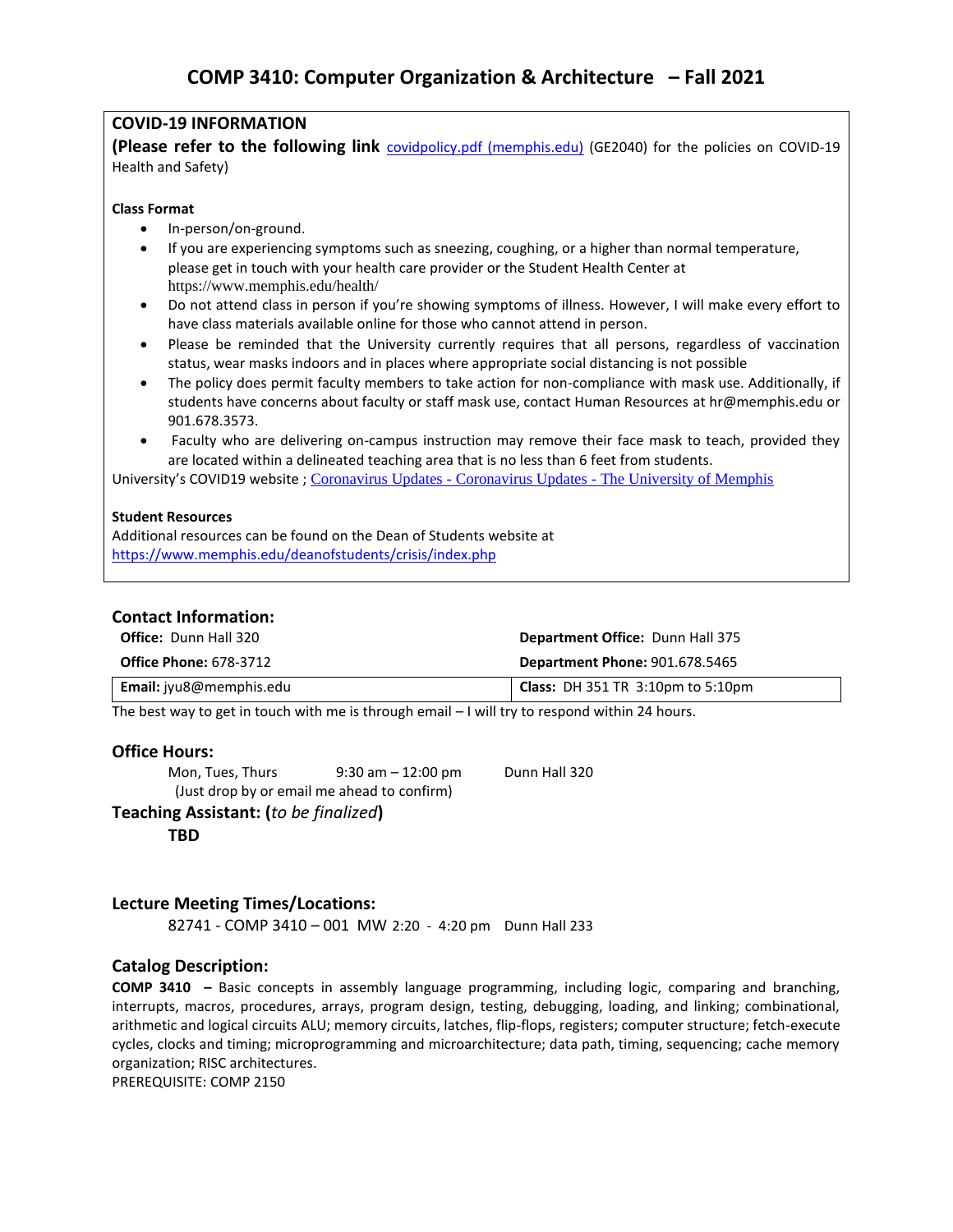# **Course Website:**

[https://elearn.memphis.edu](https://elearn.memphis.edu/)

You will find all the course material (lecture slides, handout notes, assignments, codes, grades, etc.) in this site.

## **Topics Include:**

- 1. Introduction
	- Computer systems and computer organization;
- 2. Number systems and arithmetic for Computer;
	- Number conversion, arithmetic overflow handling,
	- Floating points
- 3. MIPS instruction set architecture and operations;
- 4. Digital logic and processor design;
	- Logic gates and modular ALU design
	- Combinational and sequential logic and control
- 5. Performance and pipelining
	- Building a datapath
	- Pipelined datapath and control
	- Handling of data hazards
	- Parallelism via Instruction
- 6. Memory hierarchy and cache organization
	- Memory technologies
	- Basics of Caches and performance improvement
	- Cache mapping and memory hierarchy

# **Course outcome for COMP3410 (Computer Organization and Design)**

- (1) Understand the keys components within a computer system and organization.
- (2) Understand number systems and implement binary arithmetic with overflow handling and floating-point numbers.
- (3) Implement assembly language for MIPS processor ISA and operations.
- (4) Implement digital logic and processor data path and control using logic gates, combinational and sequential components
- (5) Analyze instructions, data path, and control complexity for performance assessment
- (6) Analyze the cause of pipelines hazards and implement ways to overcome them.
- (7) Understand memory hierarchy and apply the principle of locality in caches design.

## **Required Text:**

- zyBook: Computer Organization and Design, 5th Edition by David Patterson and John Hennessy
- Sign in or create an account at zybooks.com
- Enter zyBook code
	- MEMPHISCOMP3410YuFall2021
- Click Subscribe

## **Evaluation:**

- 1. Assignments: 40 %: (zyBook exercises, (MIPS) programming, and written assignments) (zBook in-class (10%), MIPS programming / Written Assignments (HWxx..) (30%);
- 2. Three quizzes: 15% (5% each)
- 3. One Midterm: 20%
- 4. Final exam: 25%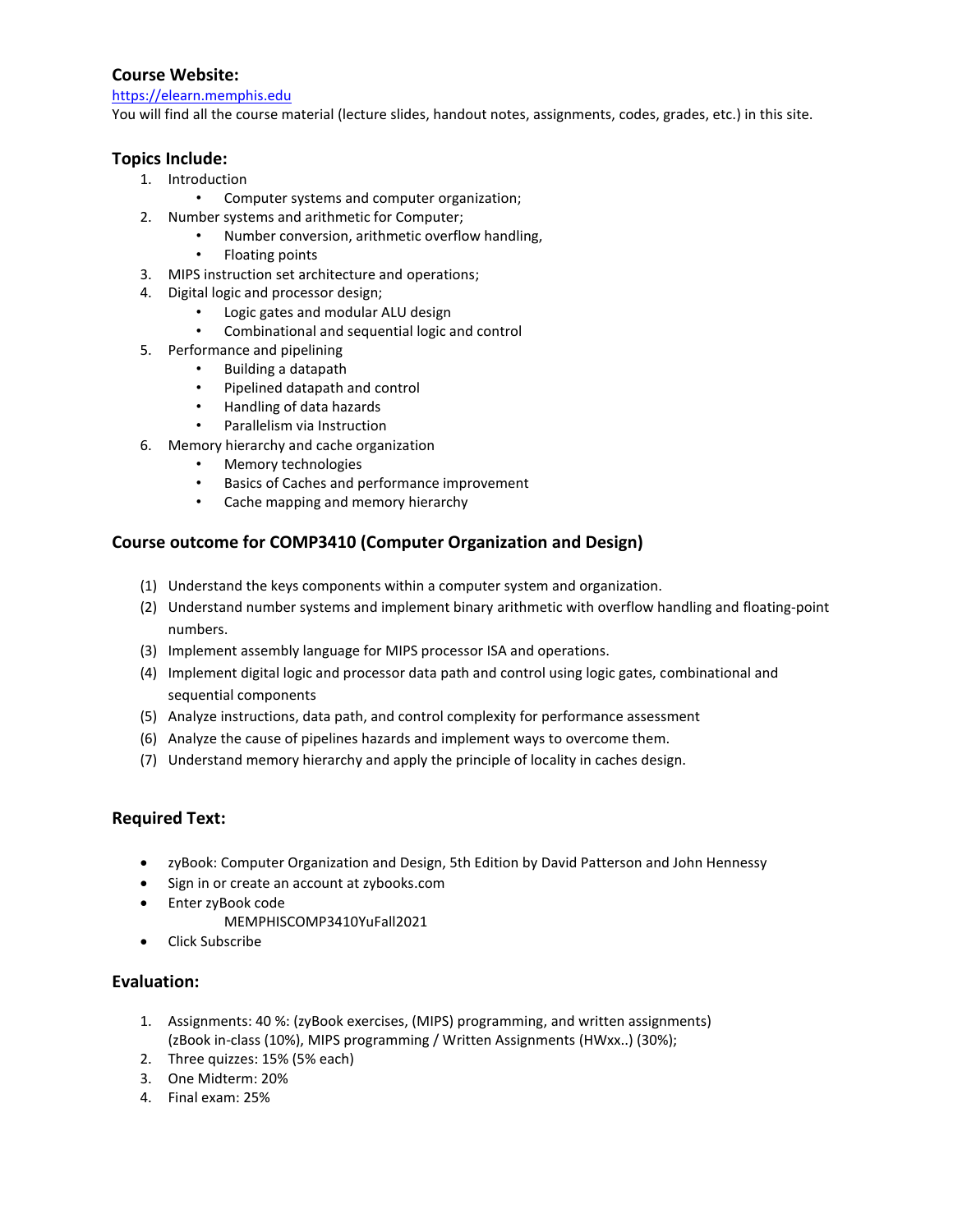**Grading Scale:** Letter grades will be determined as follows:

**A+**: 96% and above; **A**: 90-95% **B+**: 87-89%; **B**: 81-86%; **B-**: 79-80% **C+**: 77-78%; **C**: 71-76%; **C-**: 69-70% **D+**: 67-68%; **D**: 60-66% **F**: Below 60%

#### **Assignments: (40%)**

The assignments include in-class zyBook exercises, MIPS assembly language programming, and other questions to enforce the concepts and understanding of the material discussed in class. There is no Lab session for this course. Instead, some portions of lecture time (usually during the latter part of the lecture) are allocated to start the assignments. The due date for each assignment is posted in the write-up and is usually one week after the published time. You are responsible for checking the due date of the assignments regularly posted on the eLearn course site. Some of the zyBook exercises consist of in-class and take-home portions. You have to submit the in-class portion to get the overall (in-class + take-home) grade of that assignment. Missing the in-class part will result in a zero for that zyBook exercise assignment

#### **Participation/Attendance: (zyBooks exercises):**

You must attend class regularly. The class will keep building on itself and moves briskly, so you need to get a good handle on each concept soon after discussing it. You can accomplish that by completing the assigned zyBook exercises after almost every lecture. You are required to bring your laptop loaded with the necessary zyBooks textbook installed for this course. You will need to submit a time-limited (closed to the end of the lecture) zyBook question to show your presence in class. If you are missing from the class, you will receive no marks for the zyBooks exercise of that lecture. Please be sure you have loaded your laptop with the subscribed zyBook and MIPS simulator (MARS4\_5.jar) for MIPS programming. We have eleven zyBooks exercises altogether. You can select the top nine grades for the overall zyBooks exercises grades.

#### **Late/Makeup Policy:**

All assignments are expected to be completed and turned in on schedule. Due dates are usually one week after the posted date for each assignment. Your TA/GA will not accept Late assignments except in extreme circumstances. Likewise, makeup quizzes and exams will be given only under extreme circumstances. If you feel that your circumstances warrant a late work submission or a makeup quiz/exam, get in touch with me as soon as possible to show documented proof of your situation.

## **Plagiarism/Cheating Policy:**

An essential part of learning is getting plenty of practice with it yourself. As such, all assignments (unless specifically indicated otherwise) are expected to be done in individual effort. If I determine that you have copied something directly from a book, the Internet, or some other source, you will receive a failing grade on the assignment and (at my discretion) a failing grade in the course. If I determine that you have copied another student's assignment, this will happen to both you and the person from whom you copied. The first-time offender will receive a warning in the form of face-to-face meeting and an email. For the  $2^{nd}$  occurrence, you will be asked to see the department chairperson. The Office of Student Conduct will also receive a copy of this incident for further disciplinary action. Please don't put me in this situation.

## **Getting Help:**

Although I expect you to do your work individually, I encourage you to seek help if you get stuck:

- Talk to me! I'm very willing to sit down and try to provide hints without giving away the solution.
- Contact your lab TA.
- The Computer Science Learning Center (Dunn Hall 208) will be open throughout the semester. Hours will be posted on the door. The hours for this semester should also be posted online soon. You can find them by going to memphis.edu/cs/ and click on "Current Students" and then click on "Computer Science